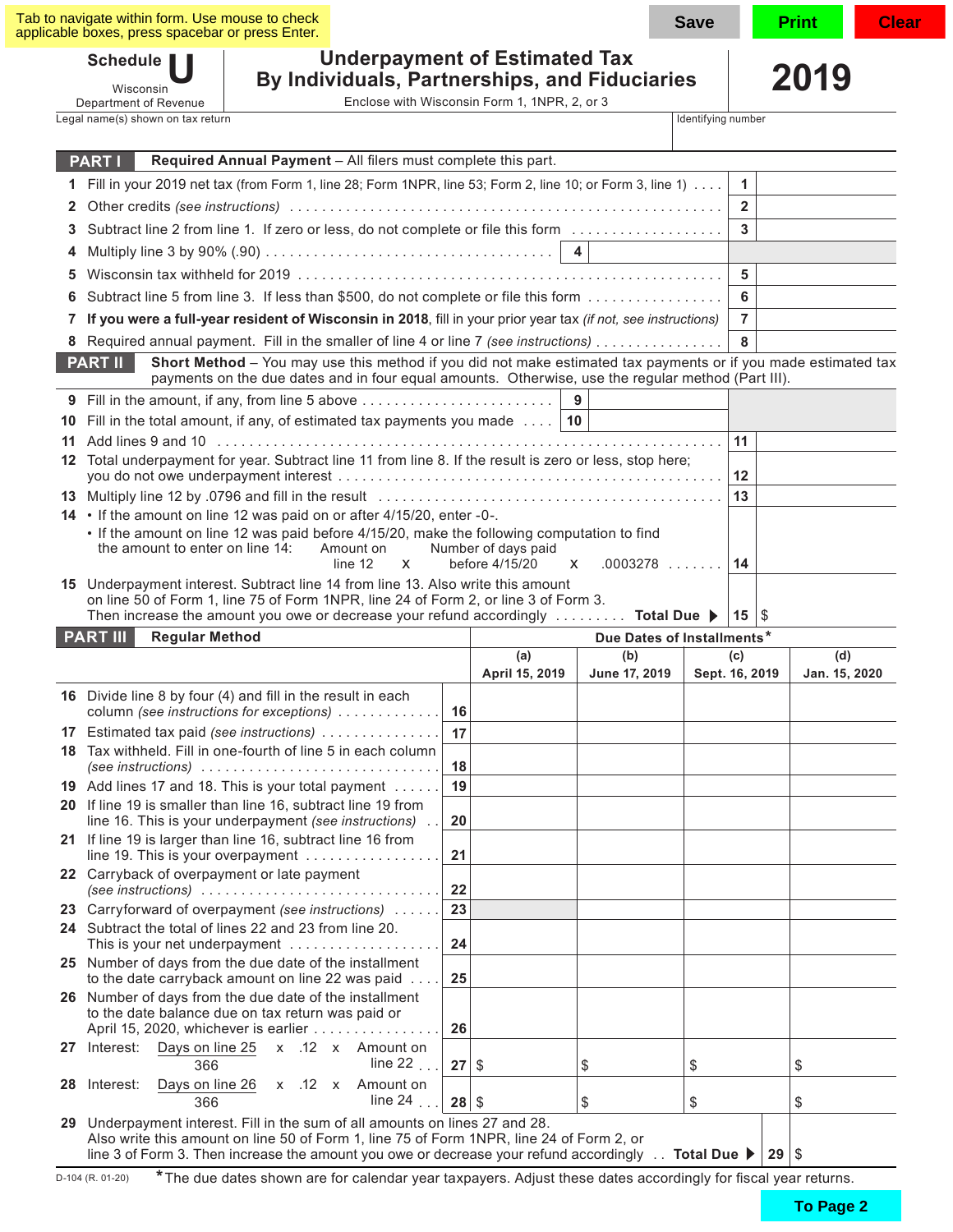|                                                                                                                                                                                     | <b>PART IV</b><br>Annualized Income Installment Method Worksheet - Complete lines 30 through 50 only if computing installments<br>using annualized income installment method. |    |       |                        |                      |                       |
|-------------------------------------------------------------------------------------------------------------------------------------------------------------------------------------|-------------------------------------------------------------------------------------------------------------------------------------------------------------------------------|----|-------|------------------------|----------------------|-----------------------|
|                                                                                                                                                                                     | (Caution: Complete one column through line 50 before completing the next column.)                                                                                             |    |       |                        |                      |                       |
| (Estates and trusts, do not use the period ending dates shown to the right.<br>1/1/19 to<br>Instead, substitute the following: 2/28/19, 4/30/19, 7/31/19, and 11/30/19.)<br>3/31/19 |                                                                                                                                                                               |    |       | $1/1/19$ to<br>5/31/19 | 1/1/19 to<br>8/31/19 | 1/1/19 to<br>12/31/19 |
|                                                                                                                                                                                     | 30 Fill in your Wisconsin income for each period shown<br>(See instructions) $\ldots \ldots \ldots \ldots \ldots \ldots \ldots \ldots \ldots \ldots$                          | 30 |       |                        |                      |                       |
|                                                                                                                                                                                     | 31 Annualization amounts. (Estates and trusts, do not use amounts<br>shown to the right. Instead, use 6, 3, 1.71429, and 1.09091.)                                            | 31 | 4     | 2.4                    | 1.5                  | 1                     |
|                                                                                                                                                                                     | 32 Annualized income (multiply line 30 by line 31)                                                                                                                            | 32 |       |                        |                      |                       |
|                                                                                                                                                                                     | 33 Standard deduction and net operating loss (see instructions).                                                                                                              | 33 |       |                        |                      |                       |
|                                                                                                                                                                                     | 34 Subtract line 33 from line 32                                                                                                                                              | 34 |       |                        |                      |                       |
|                                                                                                                                                                                     | 35 Fill in your deduction for exemptions (see instructions)                                                                                                                   | 35 |       |                        |                      |                       |
|                                                                                                                                                                                     | 36 Subtract line 35 from line 34                                                                                                                                              | 36 |       |                        |                      |                       |
|                                                                                                                                                                                     | 37 Fill in your tax on the amount on line 36 (see instructions)                                                                                                               | 37 |       |                        |                      |                       |
|                                                                                                                                                                                     | 38 Fill in your nonrefundable credits (see instructions)                                                                                                                      | 38 |       |                        |                      |                       |
|                                                                                                                                                                                     | 39 Subtract line 38 from line 37. If zero or less, fill in -0-<br>(If filing Form 1NPR, see instructions)                                                                     | 39 |       |                        |                      |                       |
|                                                                                                                                                                                     | 40 Fill in your refundable credits (see instructions)                                                                                                                         | 40 |       |                        |                      |                       |
|                                                                                                                                                                                     | 41 Subtract line 40 from line 39. If zero or less, fill in -0-                                                                                                                | 41 |       |                        |                      |                       |
|                                                                                                                                                                                     | 42 Applicable percentage                                                                                                                                                      | 42 | 22.5% | 45%                    | 67.5%                | 90%                   |
|                                                                                                                                                                                     |                                                                                                                                                                               | 43 |       |                        |                      |                       |
|                                                                                                                                                                                     | 44 Fill in the combined amounts of line 50 from all<br>preceding columns                                                                                                      | 44 |       |                        |                      |                       |
|                                                                                                                                                                                     | 45 Subtract line 44 from line 43. If zero or less, fill in -0-                                                                                                                | 45 |       |                        |                      |                       |
|                                                                                                                                                                                     | 46 Divide line 8 in Part I on page 1 of Schedule U by four (4)<br>and fill in the result in each column                                                                       | 46 |       |                        |                      |                       |
|                                                                                                                                                                                     | 47 Fill in the amount from line 49 of the preceding column of                                                                                                                 | 47 |       |                        |                      |                       |
|                                                                                                                                                                                     |                                                                                                                                                                               | 48 |       |                        |                      |                       |
|                                                                                                                                                                                     | 49 Subtract line 45 from line 48. If zero or less, fill in -0-                                                                                                                | 49 |       |                        |                      |                       |
|                                                                                                                                                                                     | 50 Fill in the smaller of line 45 or line 48 here and on line 16                                                                                                              | 50 |       |                        |                      |                       |

Legal name(s) shown on tax return **Internal and Controller on the Controller on the Internal and Identifying number** 

#### **CAUTION:**

• The total of the amounts on line 50 should equal line 8 of Part I of Schedule U.

• Period ending dates shown above are for calendar year taxpayers. Adjust these dates accordingly for fiscal year returns.

• If the above worksheet is used to figure the amount to enter in any column of line 16 of Schedule U, it must be used to figure the amounts to enter in all four columns.

To Page 1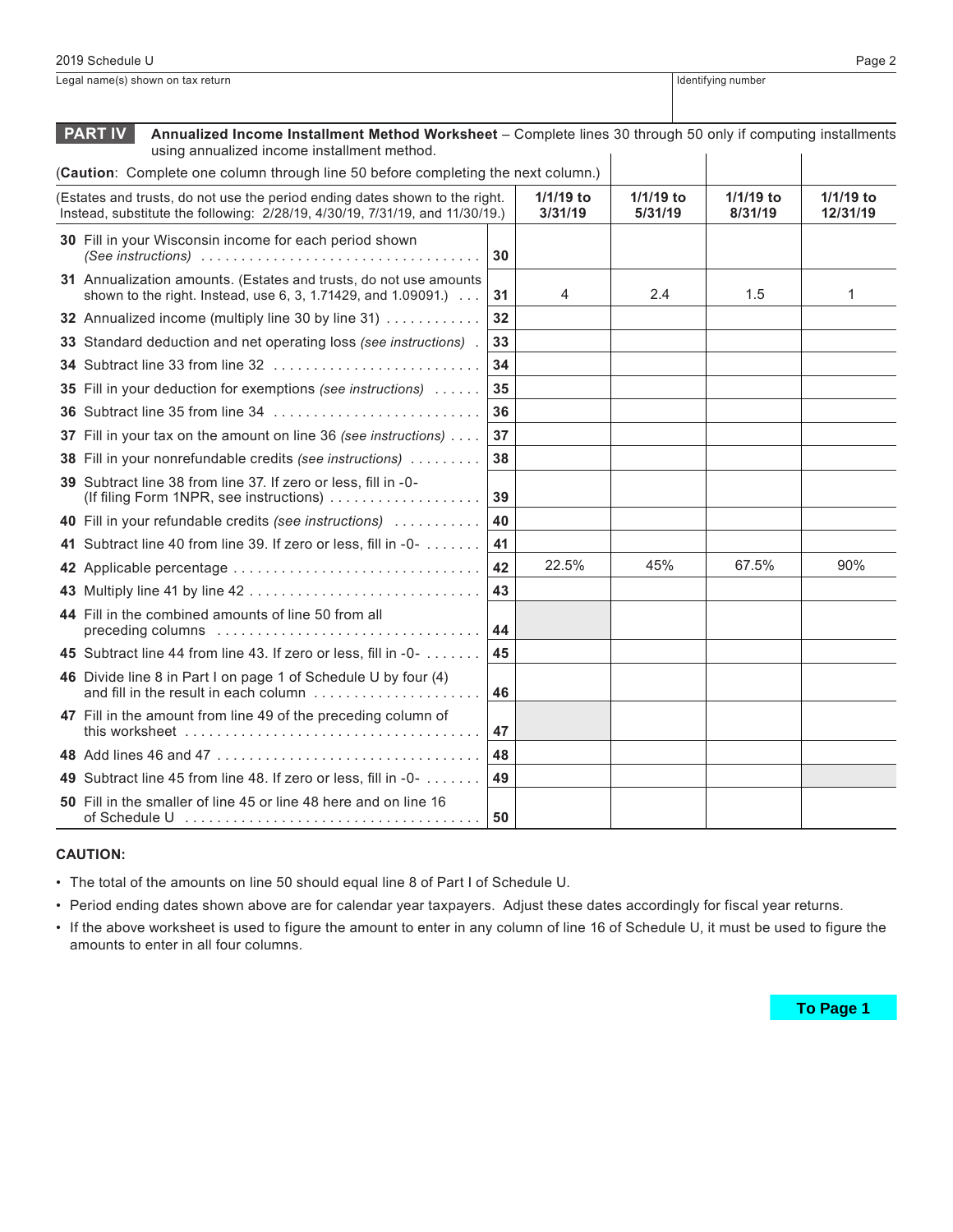# **2019 UNDERPAYMENT INTEREST UPDATE:**

Underpayment interest may not be required for certain 2019 income/franchise tax returns. For information on determining if your 2019 income/franchise tax return does not require underpayment interest, see the article *[Wisconsin](https://www.revenue.wi.gov/Pages/TaxPro/2020/TaxDeadlinesExtendedCOVID.pdf)  [Tax Return Due Dates and Payments](https://www.revenue.wi.gov/Pages/TaxPro/2020/TaxDeadlinesExtendedCOVID.pdf)*.

## **Caution**

A correction has been made to page 2 of the instructions to correct line references to refundable credits on Forms 1, 1NPR, and 2. The correct line references for refundable credits on Form 1 is lines 36 through 41, on Form 1NPR is lines 61 through 66, and on Form 2 is lines 14 and 15.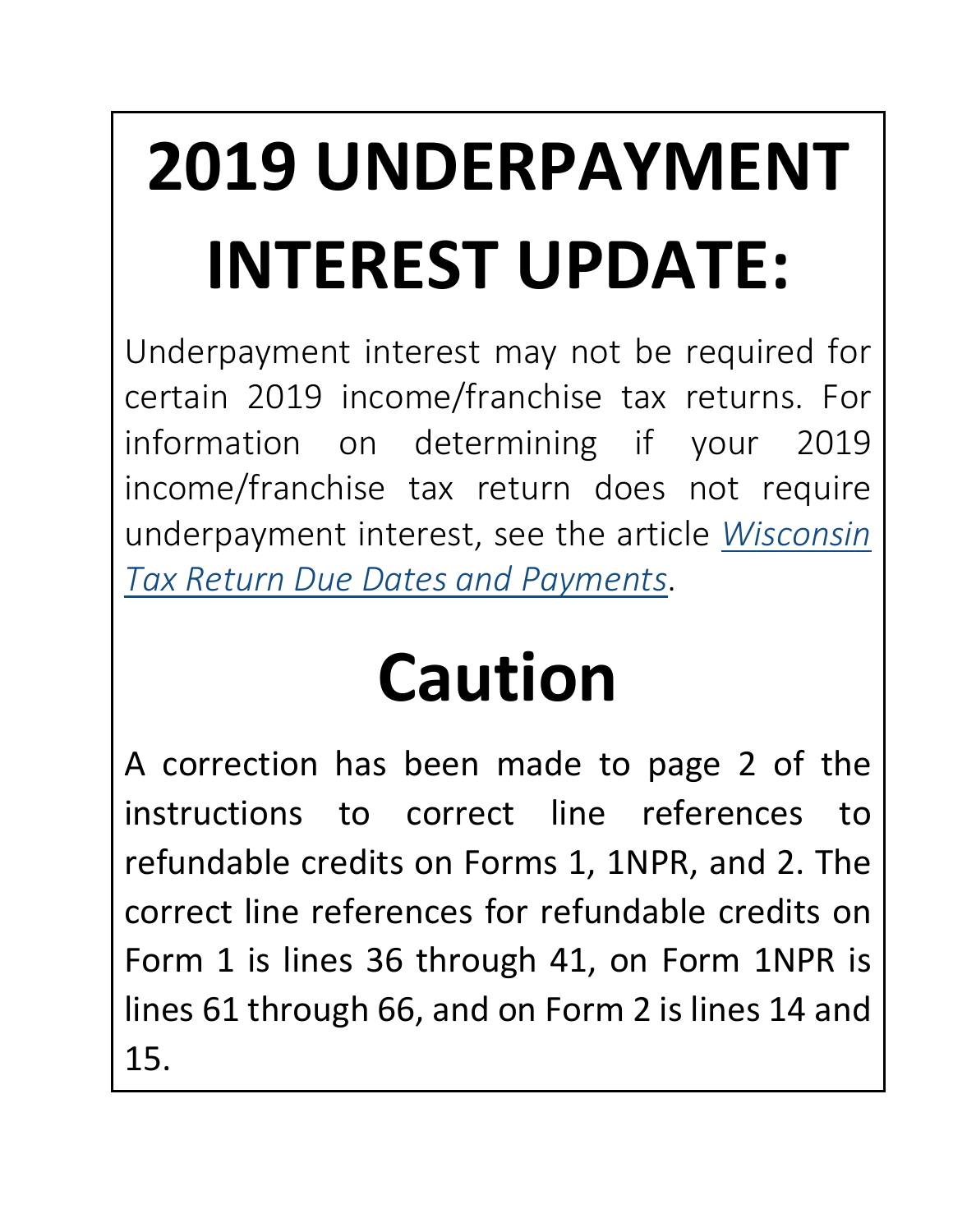### **2019 Wisconsin Schedule U Instructions**

#### **Purpose of Schedule U**

Use Schedule U to see if you owe interest for underpaying your estimated tax and, if you do, to figure the amount of interest you owe. It may be used by individuals, partnerships, estates, and trusts (except trusts subject to the Wisconsin tax on unrelated business income must use Form U, *Underpayment of Estimated Tax by Corporations*).

#### **Who Must Pay Underpayment Interest**

If you did not pay enough estimated tax by any due date, or if you did not have enough Wisconsin income tax withheld, you may be charged interest on the underpayment. This is true even if you have a refund when you file your tax return. Underpayment interest is figured separately for each due date. Therefore, you may owe underpayment interest for an earlier payment due date, even if you pay enough tax later to make up the underpayment.

In general, you may owe underpayment interest for 2019 if you did not pay at least the smaller of

- 90% of your current year (2019) tax liability, or
- 100% of your prior year (2018) tax liability if you filed a 2018 return that covered a full 12 months.

**Note** The alternative to pay 100% of prior year tax liability does **not** apply to an estate or trust with taxable income of \$20,000 or more.

#### **Exception Codes**

You will not owe underpayment interest if the total tax shown on your 2019 return minus the amount of tax you paid through withholding is less than \$500. To determine whether you qualify for this exception, complete lines 1 through 6.

If this exception does not apply to you, see below for other exceptions which may apply.

Following are the exception codes to enter on your income tax return if they apply. If more than one exception code applies to you, enter the lowest applicable code number in the space.

|                                                                                            |                                                                      | $\begin{vmatrix} \text{Code} \\ \text{07} \end{vmatrix}$ Active duty stationed outside U.S. (page 2) |
|--------------------------------------------------------------------------------------------|----------------------------------------------------------------------|------------------------------------------------------------------------------------------------------|
| $\frac{[Code]}{03}$ Estate or grantor trust-within 2 years of date of death (page 1)       | $\begin{array}{ c c }\n\hline\n\text{Code} & \text{08}\n\end{array}$ | Tax not withheld evenly throughout the year (page 3)                                                 |
| $\begin{bmatrix} \text{Code} \\ \text{04} \end{bmatrix}$ Farming or fishing (page 1)       | $\begin{array}{c} \text{Code} \\ \textbf{09} \end{array}$            | Net operating loss (page 4)                                                                          |
| $\frac{\text{Code}}{\text{05}}$ Casualty, disaster, or other unusual circumstance (page 2) | $\begin{array}{ c c }\n\hline\n\text{Code} & \text{10}\n\end{array}$ | Federally-declared disaster or terroristic military                                                  |
| $\begin{bmatrix} \text{Code} \\ \text{06} \end{bmatrix}$ Retired or disabled (page 2)      |                                                                      | action (page 1)                                                                                      |

#### **Exceptions**

You will not have to pay underpayment interest if any one of the following applies:

- (1) You were a Wisconsin resident for the **entire** 2018 year, your tax liability for 2018 was zero, and your 2018 tax return was (or would have been had you been required to file) for a full 12 months. If you (and your spouse if filing a joint return) qualify for this exception, enter exception code "02" in the space on the underpayment interest line of your return.
- (2) The taxpayer is an estate or grantor trust funded on account of a decedent's death and the tax return is for a tax year that ends within two years after the date of death. Enter exception code "03" in the space on the underpayment interest line of Form 2.
- (3) Your gross income from farming or fishing during 2018 or 2019 is at least two-thirds of your total gross income and you file your 2019 Wisconsin return and pay the balance due on or before March 2, 2020. Enter exception code "04" in the space on the underpayment interest line of your return.

**Note** Total gross income is the joint total gross income of a married couple filing a joint return.

(4) You qualify for an extension of time to file your 2019 federal return or make any of your federal estimated tax payments because of a federally-declared disaster or terroristic or military action. Enter exception code "10" in the space on the underpayment interest line of your return.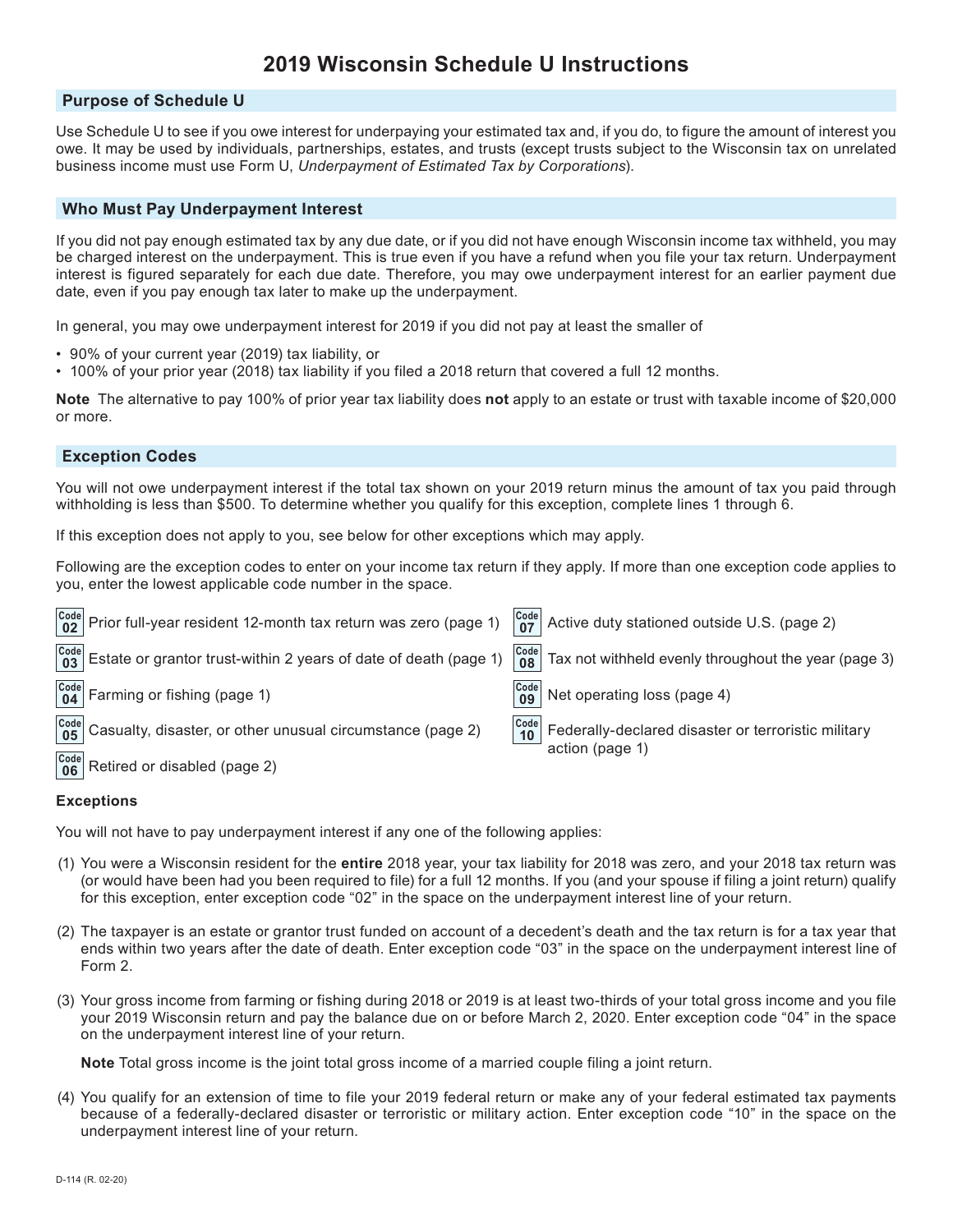#### **Waiver of Underpayment Interest**

If you have an underpayment on line 20 for any payment due date, you may apply for a partial or total waiver of the interest for that underpayment if:

- You underpaid because of a casualty, disaster, or other unusual circumstance and exception (4) on page 1 does not apply to you (use exception code "05").
- In 2018 or 2019 you retired after age 62 or became disabled and your underpayment was due to reasonable cause and not willful neglect (use exception code "06").
- You were on active duty with the United States armed forces and were stationed outside the continental United States (use exception code "07").

To apply for a partial or total waiver, enter the appropriate exception code in the space on the underpayment interest line of your return.

If applying for a **partial waiver**, also complete lines 1 through 8 and 16 through 29 of Schedule U. Enclose Schedule U and an explanation of how you qualify for the waiver and how much of the underpayment interest should be waived with your return.

If applying for a **total waiver**, do not complete Schedule U. Instead, enclose an explanation with your return titled "Application for Waiver of Interest on Underpayment of Estimated Tax."

#### **Part I – Required Annual Payment**

Complete lines 1 through 8 to figure your required annual payment.

**Note** If you file an amended 2019 return, use the amounts shown on your amended return to figure your underpayment.

#### **Line 2**

Fill in on line 2 the total of the refundable credits from your 2019 return (lines 36 through 41 of Form 1, lines 61 through 66 of Form 1NPR, or lines 14 and 15 of Form 2).

#### **Line 7**

**Prior Year Tax** Figure your 2018 tax. Use the net tax from your 2018 return (line 33 of Form 1, line 58 of Form 1NPR, or line 14 of Form 2), less any refundable credits (from lines 42 through 47 of Form 1, lines 66 through 71 of Form 1NPR, or lines 18 and 19 of Form 2). **Note** The entity-level tax election was not available for Form 3 in 2018; therefore, a partnership should not have a tax from 2018.

If your 2018 return was adjusted either by the department or by the filing of an amended return, use the adjusted amounts when determining your prior year tax.

**CAUTION** Do not complete line 7 if any one of the following applies. Instead, fill in the amount from line 4 on line 8.

- **You were not a full-year resident of Wisconsin in 2018, or**
- The taxpayer is an estate or trust and has 2019 taxable income of \$20,000 or more.

**Filing Status Change** If you are filing a joint return for 2019, but you did not file a joint return for 2018, add the tax shown on your 2018 return to the tax shown on your spouse's 2018 return and fill in the total on line 7.

If you filed a joint return for 2018 but you are not filing a joint return for 2019, your 2018 tax is your share of the tax on the joint return. To figure your share, first figure the tax both you and your spouse would have paid had you filed separate returns for 2018. Then multiply your joint tax liability by the following fraction:

Your separate tax liability

Both spouses' separate tax liabilities

#### **Line 8**

If the amount on line 5 is equal to or more than the amount on line 8, do not complete the rest of Schedule U. You do not owe underpayment interest.

#### **Part II – Short Method**

You may use the short method if:

- You made no Wisconsin estimated tax payments (or your only payments were withheld Wisconsin income tax), or
- You made estimated tax payments in four equal amounts by the due dates.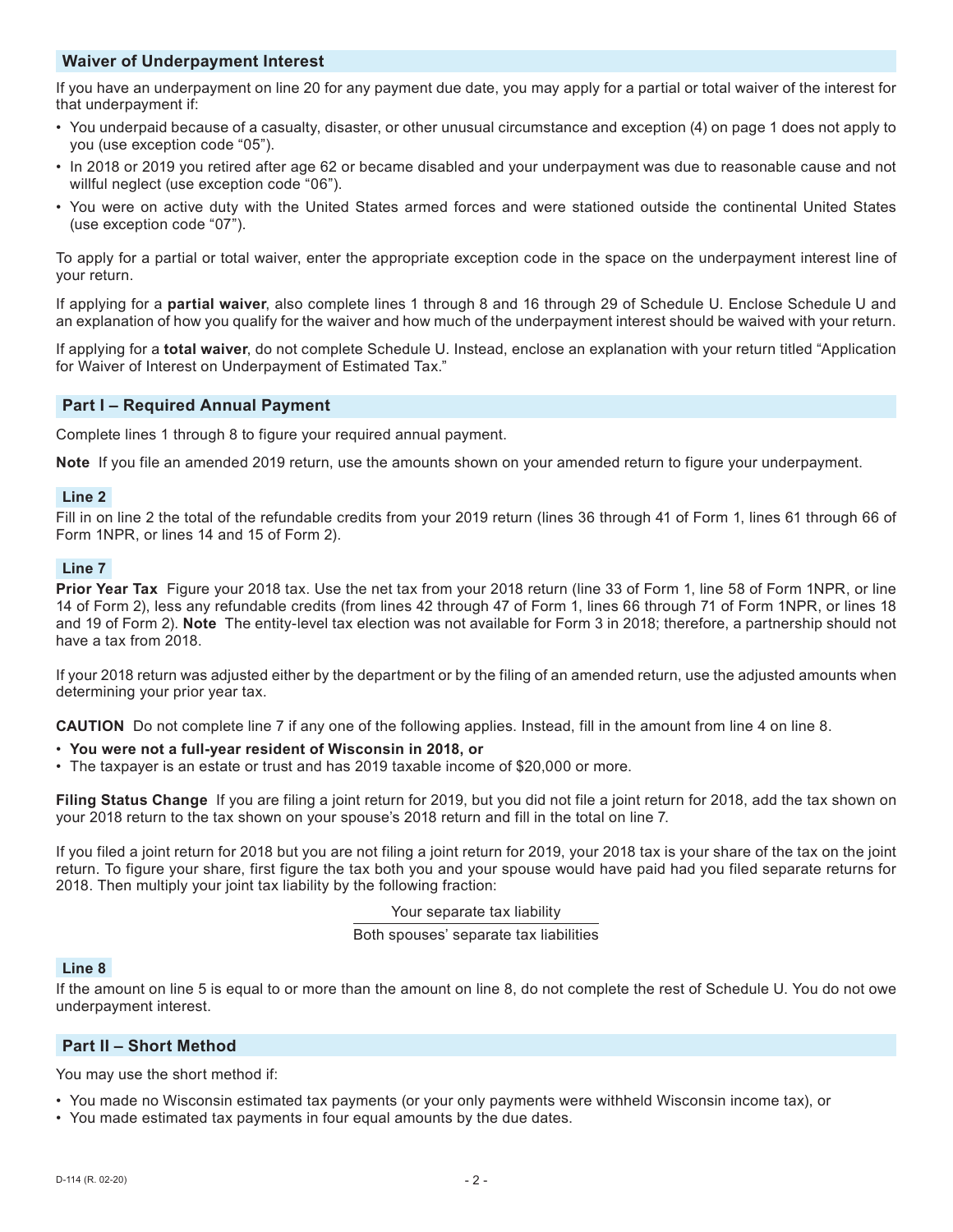**Note** If any payment was made early, using the short method may cause you to pay more interest than the regular method. If the payment was only a few days early, the difference will generally be small. Do not use the short method if:

- You made any of your estimated tax payments late, or
- You want to use the annualized income installment method (see Part IV), or
- You treat withholding as paid when it was actually withheld, instead of in four equal amounts, or
- You claim a waiver for any period (see "Waiver of Underpayment Interest" on page 2).

If you can use the short method, complete lines 9 through 15 and do not complete the rest of Schedule U. Otherwise, go on to Part III.

#### **Part III – Regular Method**

Complete lines 16 through 29 to compute underpayment interest using the regular method.

#### **Line 16**

**Required Installments** Divide the amount on line 8 by four (4) and fill in the result in each column.

#### **Exceptions**

- If you did not receive your income evenly throughout the year, you may be able to lower the amount of your required installment for the due dates by using the annualized income installment method. See Part IV for further information.
- If your gross income from farming or fishing for 2018 or 2019 is at least two-thirds of your total gross income, fill in the amount from line 8 in the last column of line 16. Fill in 0 (zero) in the first three columns. Also, enter exception code "04" in the space on the underpayment interest line of your return. **Note** A partnership cannot use exception code "04", under sec. 71.09(1) (a), Wis. Stats. A farmer or fisher must be an individual, estate, or trust.

#### **Line 17**

**Estimated Tax Paid** Fill in the estimated tax that you (and your spouse if filing a joint return) paid for each installment period. Do not fill in on line 17 any payment made after January 15, 2020. Any payment made after January 15, 2020, and before April 15, 2020, should be entered on line 22 as a late payment.

**Exception** If you file your 2019 income tax return and pay the balance due by January 31, 2020, that payment will be accepted as your January 15 installment payment.

#### **Line 18**

**Tax Withheld** You are considered to have paid one-fourth of any withheld Wisconsin income tax on each payment due date unless you can show otherwise.

If your tax was not withheld evenly throughout the year, you may fill in the amounts actually withheld during each period. Also, enter exception code "08" in the space on the underpayment interest line of your return.

#### **Line 20**

**Underpayment** If line 20 is zero in all four columns, do not complete the rest of Schedule U. You do not have an underpayment. If there is any amount in any column of line 20, complete the rest of Part III.

#### **Lines 22 and 23**

Complete lines 22 and 23 only if you have an overpayment on line 21 for one or more installment periods. If you carry back more than one overpayment to a prior installment period, fill in separately on line 22 each carryback used. Overpayments should be carried back and/or carried forward in the following order:

- 1. Any overpayment on line 21, column (a), should be carried forward to the next installment period with an underpayment and entered on line 23. Any remaining excess should be carried forward to the next installment period with an underpayment and entered on line 23, etc.
- 2. Any overpayment on line 21, column (b), should be carried back to an underpayment in column (a) and entered on line 22. Any remaining excess should be carried forward to the next installment period with an underpayment and entered on line 22, etc.
- 3. Any overpayment on line 21, column (c), should be carried back to underpayment(s) in column (b) then column (a) and entered on line 22. Any remaining excess should be carried forward to an underpayment in column (d) and entered on line 23.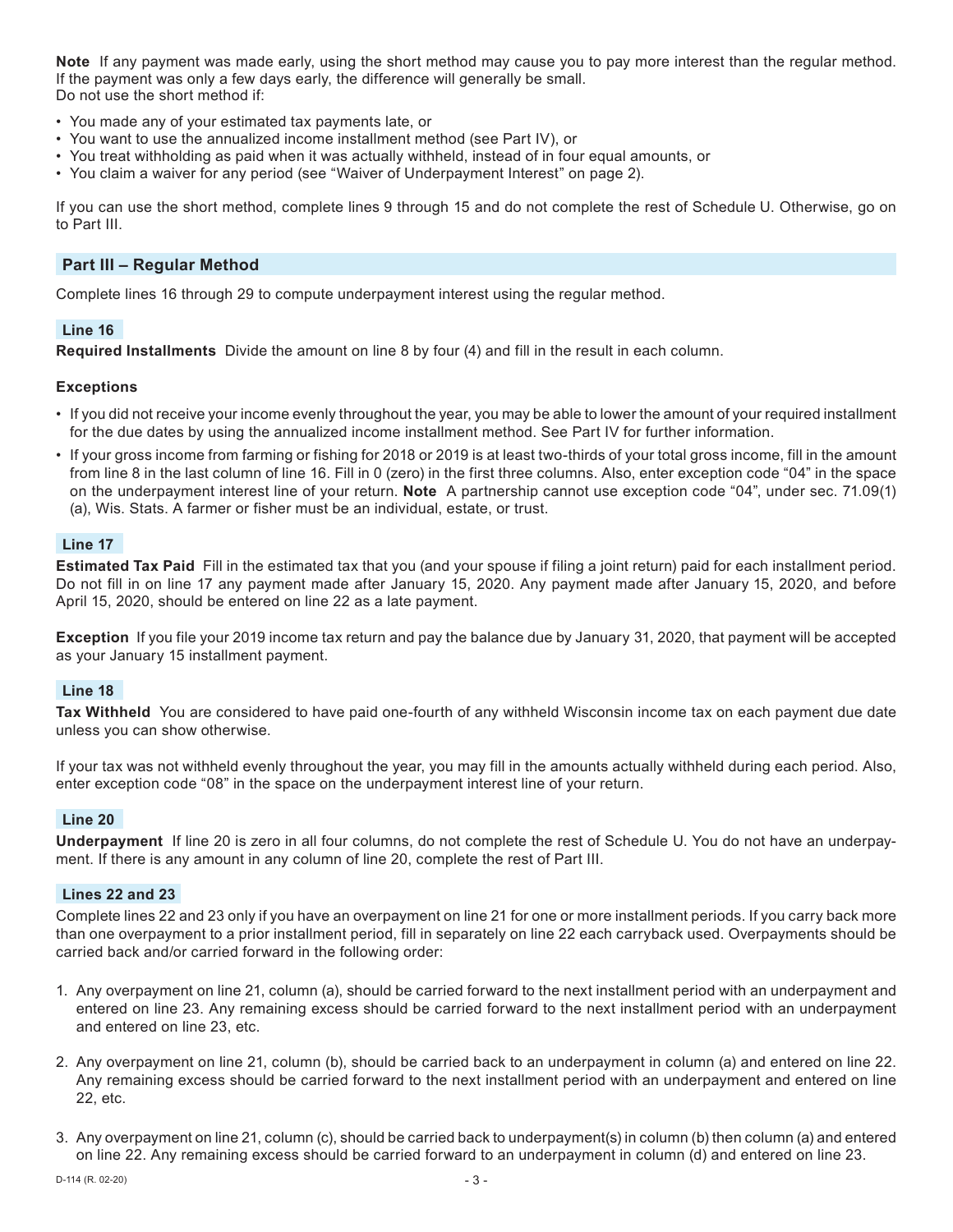4. Any overpayment on line 21, column (d), should be carried back to underpayment(s) in column (c), then column (b), then column (a) and entered on line 22.

**Exception** If you made an estimated tax payment after January 15, 2020, but before April 15, 2020, fill in the amount of that payment on line 22 in column (d). However, do not fill in more than the amount on line 20. Any excess may be carried back to the next prior period, etc.

**CAUTION** If you have an overpayment in more than one column, see "Example of Carryforward and Carryback" for clarification of how to apply the overpayments to any underpayments.

#### **Example of Carryforward**

Column (a), line 21, has an overpayment of \$1,000. Columns (b), (c), and (d), line 20, each have underpayments of \$400. First, carryforward \$400 of the overpayment from column (a) to column (b) by entering \$400 on line 23. Second, carryforward \$400 of the overpayment from column (a) to column (c) by entering \$400 on line 23. Lastly, carryforward the remaining overpayment of \$200 from column (a) to column (d) by entering \$200 on line 23.

|         | Column (a) | Column (b) | Column (c) | Column (d) |
|---------|------------|------------|------------|------------|
| Line 20 |            | \$400      | \$400      | \$400      |
| Line 21 | \$1,000    |            |            |            |
| Line 22 |            |            |            |            |
| Line 23 |            | \$400      | \$400      | \$200      |

#### **Example of Carryback**

Columns (a), (b), and (c), line 20, each have underpayments of \$500. Column (d), line 21, has an overpayment of \$1,200. First, carryback \$500 from column (d) to column (c) by entering \$500 on line 22. Second, carryback \$500 from column (d) to column (b) by entering \$500 on line 22. Lastly, carryback the remaining overpayment of \$200 from column (d) to column (a) by entering \$200 on line 22.

|         | Column (a) | Column (b) | Column (c) | Column (d) |
|---------|------------|------------|------------|------------|
| Line 20 | \$500      | \$500      | \$500      |            |
| Line 21 |            |            |            | \$1,200    |
| Line 22 | \$200      | \$500      | \$500      |            |
| Line 23 |            |            |            |            |

#### **Example of Carryforward and Carryback**

Both columns (a) and (c), line 21, have an overpayment of \$500. Both columns (b) and (d), line 20, have an underpayment of \$600. First, carryforward the overpayment of \$500 from column (a) to column (b) by entering \$500 on line 23. Second, carryback \$100 from column (c) to column (b) by entering \$100 on line 22. Lastly, carryforward the remaining overpayment of \$400 from column (c) to column (d) by entering \$400 on line 23.

|         | Column (a) | Column (b) | Column (c) | Column (d) |
|---------|------------|------------|------------|------------|
| Line 20 |            | \$600      |            | \$600      |
| Line 21 | \$500      |            | \$500      |            |
| Line 22 |            | \$100      |            |            |
| Line 23 |            | \$500      |            | \$400      |

#### **Lines 25 through 29**

Complete lines 25 through 29 to determine the amount of interest due on the underpayment. Only complete lines 25 and 27 when an overpayment or late payment is carried back on line 22. If you apply more than one payment to a given installment, enclose a statement showing a separate computation for each payment.

#### **Part IV – Annualized Income Installment Method Worksheet**

If your income varied during the year, you may be able to lower or eliminate the underpayment interest for one or more installments by using the annualized income installment method.